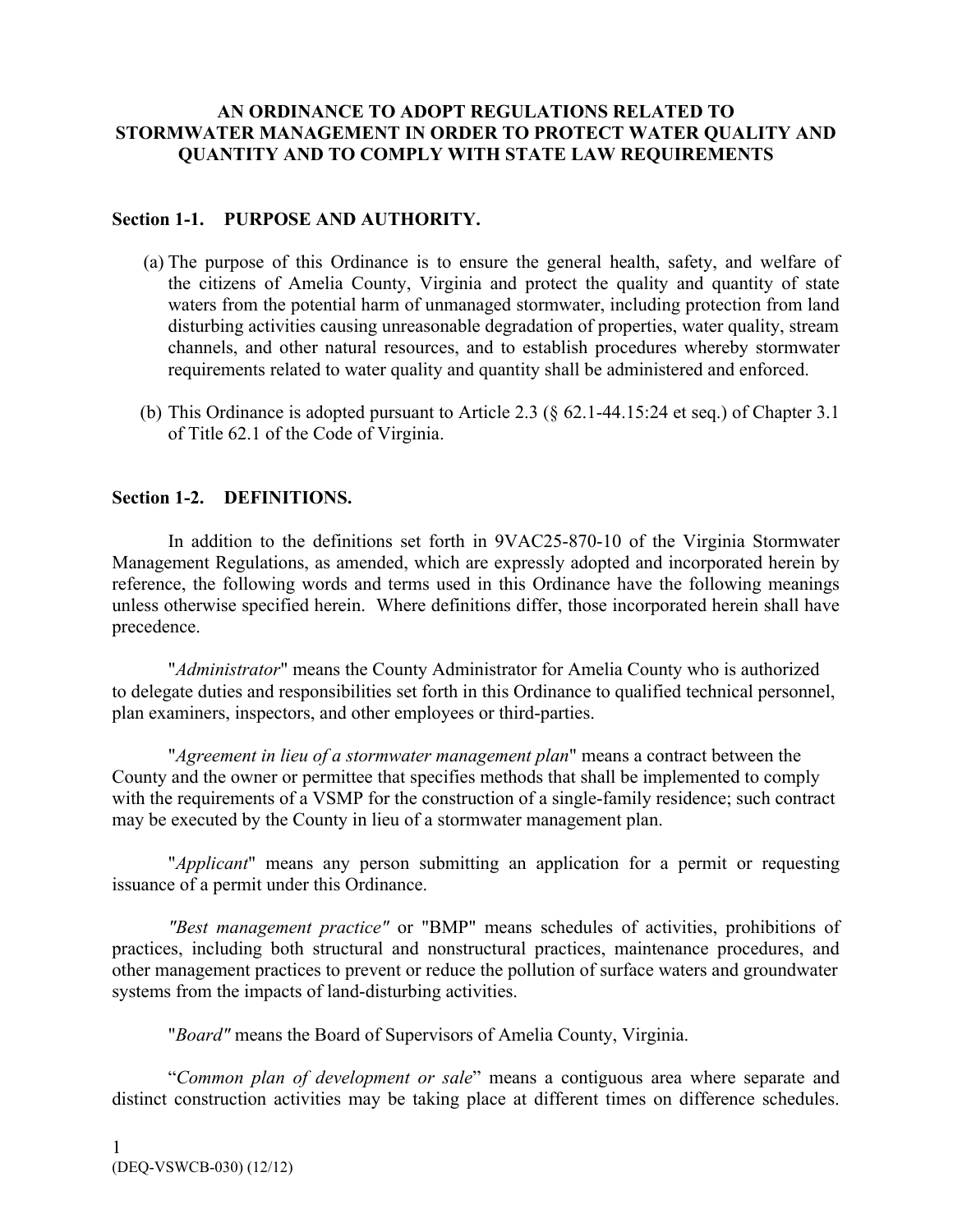For the purpose of this Ordinance, the term shall not include individual lots within existing residential, commercial or industrial site plans and subdivision plans that were platted prior to July 1, 2004, and which are considered separate land-disturbing activities.

*"Control measure"* means any best management practice or stormwater facility, or other method used to minimize the discharge of pollutants to state waters.

*"Clean Water Act" or "CWA"* means the federal Clean Water Act (33 U.S.C §1251 et seq.), formerly referred to as the Federal Water Pollution Control Act or Federal Water Pollution Control Act Amendments of 1972, Public Law 92-500, as amended by Public Law 95-217, Public Law 95-576, Public Law 96-483, and Public Law 97-117, or any subsequent revisions thereto.

*"Department"* or *"DEQ"* means the Virginia Department of Environmental Quality.

*"Development"* means land disturbance and the resulting landform associated with the construction of residential, commercial, industrial, institutional, recreation, transportation or utility facilities or structures or the clearing of land for non-agricultural or non-silvicultural purposes.

*"General permit"* means the state permit titled GENERAL PERMIT FOR DISCHARGES OF STORMWATER FROM CONSTRUCTION ACTIVITIES found in 9VAC25-880-1 et seq. of the Regulations authorizing a category of discharges under the CWA and the Act within a geographical area of the Commonwealth of Virginia.

*"Land disturbance"* or *"land-disturbing activity"* means a man-made change to the land surface that potentially changes its runoff characteristics including clearing, grading, or excavation except that the term shall not include those exemptions specified in Section 1-3 (b) of this Ordinance.

*"Minor modification"* means an amendment to an existing permit before its expiration not requiring extensive review and evaluation including, but not limited to, changes in EPA promulgated test protocols, increasing monitoring frequency requirements, changes in sampling locations, and changes to compliance dates within the overall compliance schedules. A minor permit modification or amendment does not substantially alter permit conditions, substantially increase or decrease the amount of surface water impacts, increase the size of the operation, or reduce the capacity of the facility to protect human health or the environment.

*"Operator"* means the owner or operator of any facility or activity subject to regulation under this Ordinance.

*"Permittee"* means the person to whom the Stormwater Management Permit is issued.

*"Person"* means any individual, corporation, partnership, association, state, municipality, commission, or political subdivision of a state, governmental body, including federal, state, or local entity as applicable, any interstate body or any other legal entity.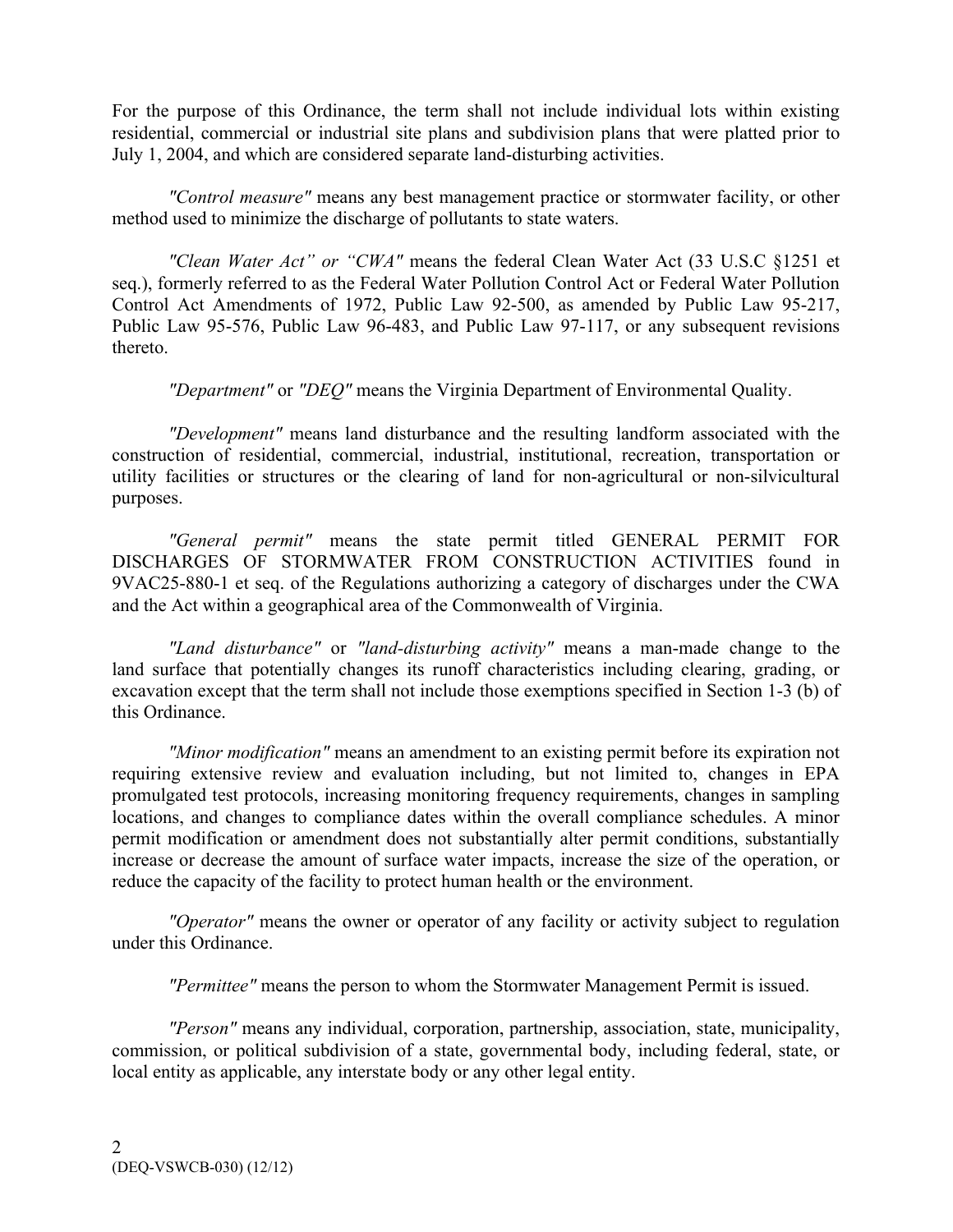"*Regulations*" means the Virginia Stormwater Management Program (VSMP) Permit Regulations, 9VAC25-870-60, as amended.

*"Site"* means the land or water area where any facility or land-disturbing activity is physically located or conducted, including adjacent land used or preserved in connection with the facility or land-disturbing activity.

*"State"* means the Commonwealth of Virginia.

*"State Board"* or *"SWCB"* means the State Water Control Board.

*"State Water Control Law"* means Chapter 3.1 (§62.1-44.2 et seq.) of Title 62.1 of the Code of Virginia.

*"State waters"* means all water, on the surface and under the ground, wholly or partially within or bordering the Commonwealth or within its jurisdiction, including wetlands.

*"Stormwater"* means precipitation that is discharged across the land surface or through conveyances to one or more waterways and that may include stormwater runoff, snow melt runoff, and surface runoff and drainage.

*"Stormwater Management Permit"* or *"VSMP Authority Permit"* means an approval to conduct a land-disturbing activity issued by the Administrator for the initiation of a landdisturbing activity, in accordance with this Ordinance, and which may only be issued after evidence of General permit coverage has been provided by the Department.

*"Stormwater management plan"* means a document or compilation of documents containing materials meeting the requirements of Section 1-6 of this Ordinance.

*"Stormwater Pollution Prevention Plan"* or "*SWPPP*" means a document or compilation of documents meeting the requirements of Section 1-5 of this Ordinance, and which include at minimum, an approved erosion and sediment control plan, an approved stormwater management plan, and a pollution prevention plan.

*"Subdivision"* means the same as defined in Section 8 [Section 8.32 and 8.33] of the Subdivision Ordinance of Amelia County.

*"Total maximum daily load"* or *"TMDL"* means the sum of the individual wasteload allocations for point sources, load allocations for nonpoint sources, natural background loading and a margin of safety. TMDLs can be expressed in terms of either mass per time, toxicity, or other appropriate measure. The TMDL process provides for point versus nonpoint source tradeoffs.

*"Virginia Stormwater Management Act"* or *"Act"* means Article 2.3 (§62.1-44.14:24 et seq.) of Chapter 3.1 of Title 62.1 of the Code of Virginia.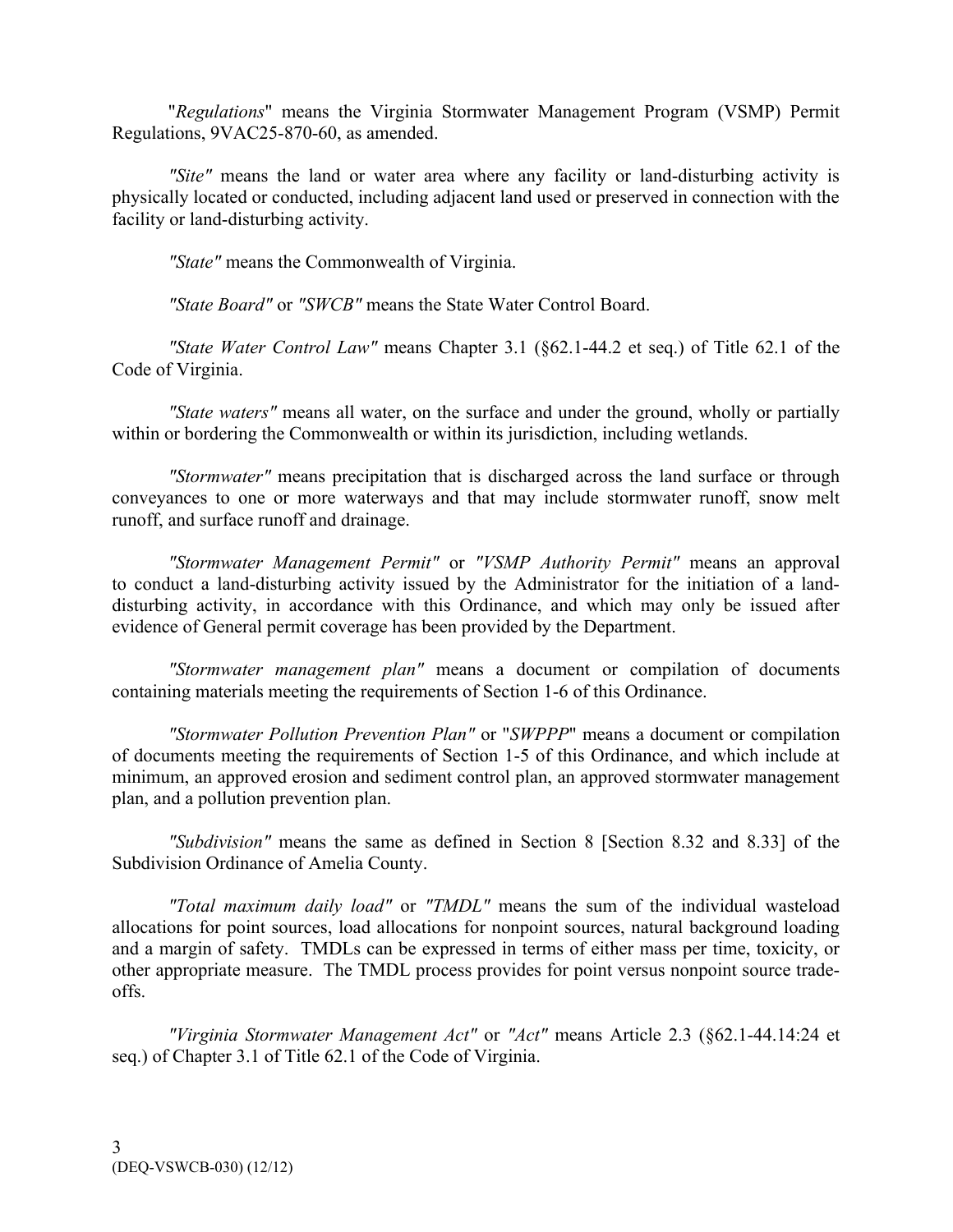*"Virginia Stormwater BMP Clearinghouse website"* means a website that contains detailed design standards and specifications for control measures that may be used in Virginia to comply with the requirements of the Virginia Stormwater Management Act and associated regulations.

*"Virginia Stormwater Management Program," "VSMP," or "Stormwater Management Program*" means the program established by the County to manage the quality and quantity of runoff resulting from land-disturbing activities in accordance with state law, and which has been approved by the SWCB.

*"Virginia Stormwater Management Program authority"* or *"VSMP authority"* means the County.

# **Section 1-3. STORMWATER PERMIT REQUIREMENT; EXEMPTIONS.**

- (a) Except as provided herein, no person may engage in any land-disturbing activity until a Stormwater Management Permit has been issued by the Administrator in accordance with the provisions of this Ordinance.
- (b)Notwithstanding any other provisions of this Ordinance, the following activities are exempt, unless otherwise required by federal law:
	- (1) Permitted surface or deep mining operations and projects, or oil and gas operations and projects conducted under the provisions of Title 45.1 of the Code of Virginia;
	- (2) Clearing of lands specifically for agricultural purposes and the management, tilling, planting, or harvesting of agricultural, horticultural, or forest crops, livestock feedlot operations, or as additionally set forth by the State Board in regulations, including engineering operations as follows: construction of terraces, terrace outlets, check dams, desilting basins, dikes, ponds, ditches, strip cropping, lister furrowing, contour cultivating, contour furrowing, land drainage, and land irrigation; however, this exception shall not apply to harvesting of forest crops unless the area on which harvesting occurs is reforested artificially or naturally in accordance with the provisions of Chapter 11 (§ 10.1-1100 et seq.) of Title 10.1 of the Code of Virginia or is converted to bona fide agricultural or improved pasture use as described in Subsection B of § 10.1-1163 of Article 9 of Chapter 11 of Title 10.1 of the Code of Virginia;
	- (3)Single-family residences separately built and disturbing less than one acre and not part of a larger common plan of development or sale, including additions or modifications to existing single-family detached residential structures;
	- (4) Land disturbing activities that disturb less than one acre of land area, and which are not part of a larger common plan of development or sale that is one acre or greater of disturbance;
	- (5) Discharges to a sanitary sewer or a combined sewer system;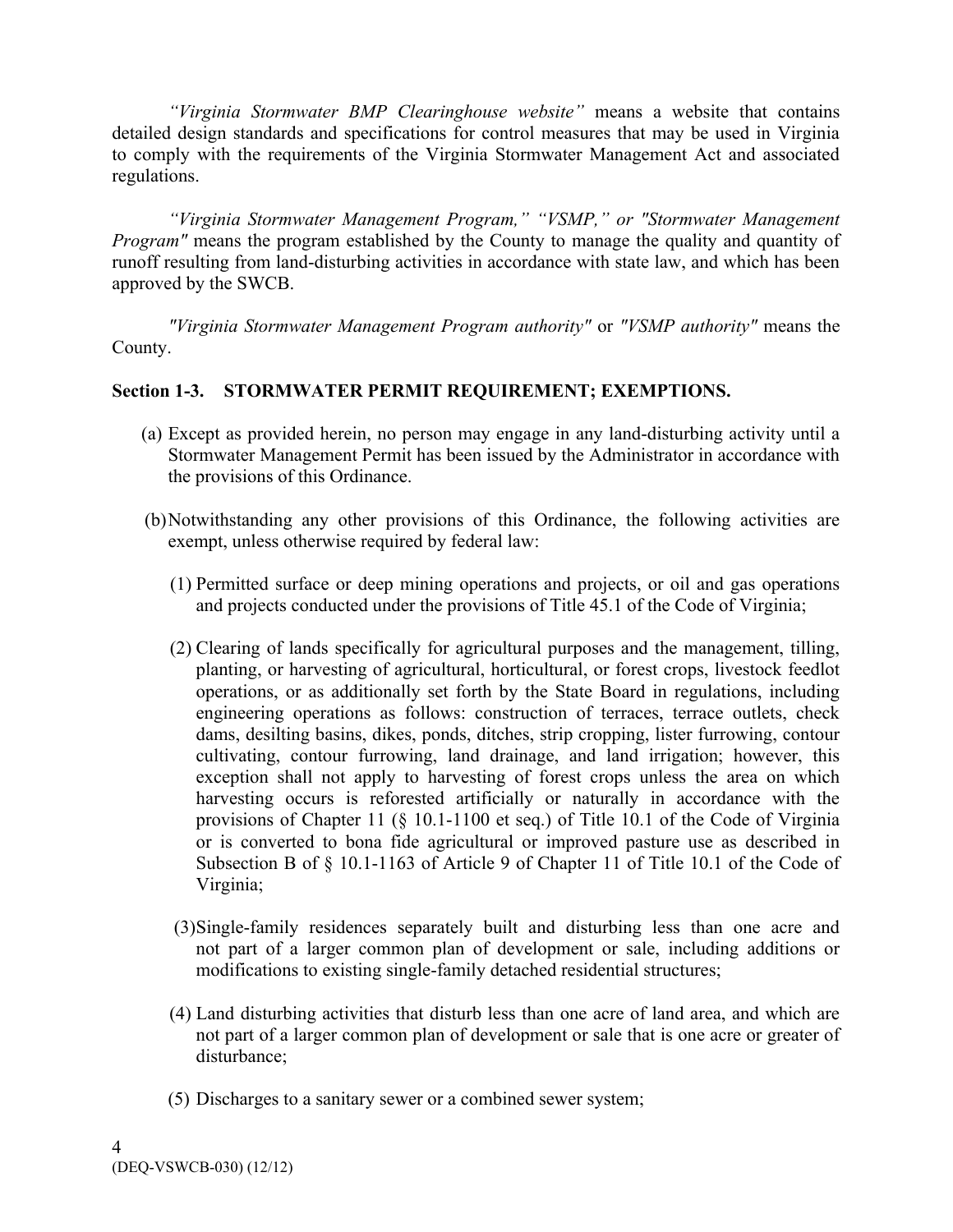- (6)Activities under a State or federal reclamation program to return an abandoned property to an agricultural or open land use;
- (7)Routine maintenance that is performed to maintain the original line and grade, hydraulic capacity, or original construction of the project. The paving of an existing road with a compacted or impervious surface and reestablishment of existing associated ditches and shoulders shall be deemed routine maintenance if performed in accordance with this Subsection; and
- (8) Conducting land-disturbing activities in response to a public emergency where the related work requires immediate authorization to avoid imminent endangerment to human health or the environment. In such situations, the Administrator shall be advised of the disturbance within seven days of commencing the land-disturbing activity and compliance with the requirements of Section 1-7 of this Ordinance is required within 30 days of commencing the land-disturbing activity.

#### **Section 1-4. STORMWATER MANAGEMENT PROGRAM ESTABLISHED; SUBMISSION AND APPROVAL OF PLANS; PROHIBITIONS.**

- (a) Pursuant to  $\S$  62.1-44.15:27 of the Code of Virginia, the County hereby establishes a Stormwater Management Program for land-disturbing activities and adopts the applicable Regulations that specify standards and specifications for such programs promulgated by the State Board for the purposes set out in Section 1-1 of this Ordinance. The Board hereby designates the County Administrator of Amelia County as the Administrator of the Stormwater Management Program. The program and regulations provided for in this Ordinance shall be made available for public inspection at the Administrator's office.
- (b)No stormwater management permit shall be issued by the Administrator, until the following items have been submitted to and approved by the Administrator as prescribed herein:
	- (1)A permit application that includes a General permit registration statement which, among other things, certifies that a Stormwater Pollution Prevention Plan (SWPPP) has been prepared in accordance with state law;
	- (2) An erosion and sediment control plan approved in accordance with the Soil Erosion and Sediment Control Ordinance of the County of Amelia, Virginia, also known as the "Amelia County Erosion & Sediment Ordinance," and:
	- (3) A stormwater management plan or an executed agreement in lieu of a Stormwater Management Plan that meets the requirements of Section 1-6 of this Ordinance.
- (c) No stormwater management permit shall be issued until evidence of General permit coverage is obtained from DEQ.
- (d)No stormwater management permit shall be issued until the fees required to be paid pursuant to Section 1-14, are received, and a reasonable performance bond required pursuant to Section 1-15 of this Ordinance has been received.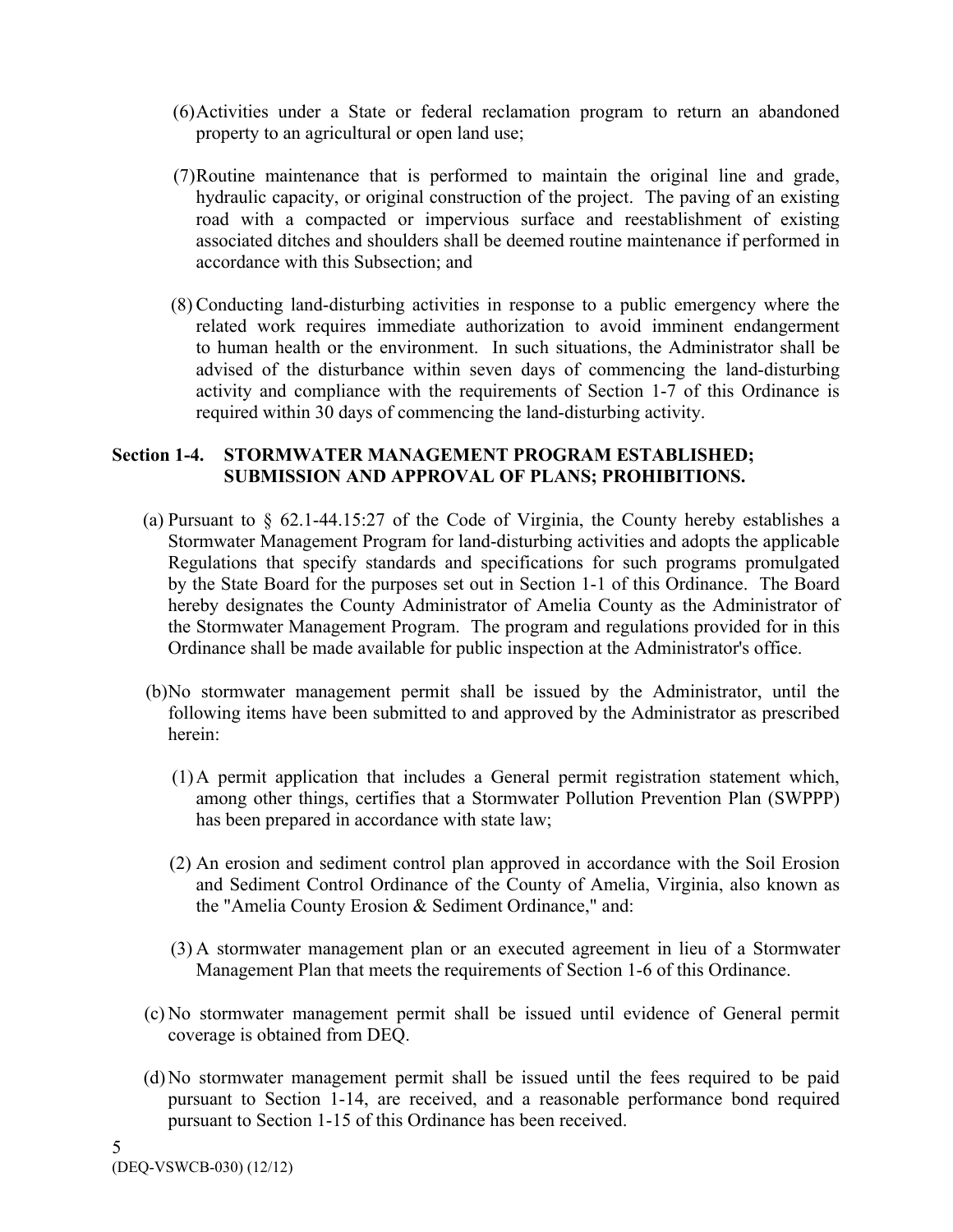- (e)No stormwater management permit shall be issued unless and until the stormwater management permit application and attendant materials and supporting documentation demonstrate that all land clearing, construction, disturbance, land development and drainage will be done according to the approved stormwater management plan.
- (f) No grading, building or other local permit shall be issued for a property unless a stormwater management permit has been issued by the Administrator, and the Applicant provides a certification that all land clearing, construction, disturbance, land development and drainage will be done according to the approved permit conditions.
- (g)As a condition of permit approval, a construction record drawing for permanent stormwater management facilities shall be submitted to the Administrator upon completion of construction. The construction record drawing shall be appropriately sealed and signed by a professional registered in the Commonwealth of Virginia, certifying that the stormwater management facilities have been constructed in accordance with the approved plan. Construction record drawings may not be required for stormwater management facilities for which maintenance agreements are not required pursuant to Section 1-10 (b).
- (h) Notwithstanding the foregoing requirements or any other requirements of this Ordinance, for construction activity involving a single-family detached residential structure, within or outside a common plan of development or sale, no General Permit registration statement is required nor is payment of the Department portion of the permit fee, provided that all state regulatory requirements are met. The land disturbing remains subject to the remaining provisions of this Ordinance, including but not limited to the SWPPP requirements set forth in Section 1-5 and Section 1-8, except as otherwise provided by law.

### **Section 1-5. STORMWATER POLLUTION PREVENTION PLAN; CONTENTS OF PLANS.**

- (a)The Stormwater Pollution Prevention Plan (SWPPP) that is required to be prepared before a registration statement for General permit coverage may be submitted to DEQ for approval (as referenced in Section  $1-4(b)(1)$ ) shall include the content specified by 9VAC25-870-54, 9VAC25-880-70, and any other applicable regulations including, but not limited to i) a stormwater management plan that meets the requirements of this Ordinance, ii) a County-approved Erosion and Sediment Control plan, and 3.) a pollution prevention plan that meets the requirements of 9VAC25-870-56.
- (b) The SWPPP shall be amended by the operator whenever there is a change in design, construction, operation, or maintenance that has a significant effect on the discharge of pollutants to state waters which is not addressed by the existing SWPPP. The SWPPP shall also be amended by the operator, if an inspection reveals that the SWPPP is inadequate to satisfy applicable regulations. All amendments must be approved by the Administrator, as required.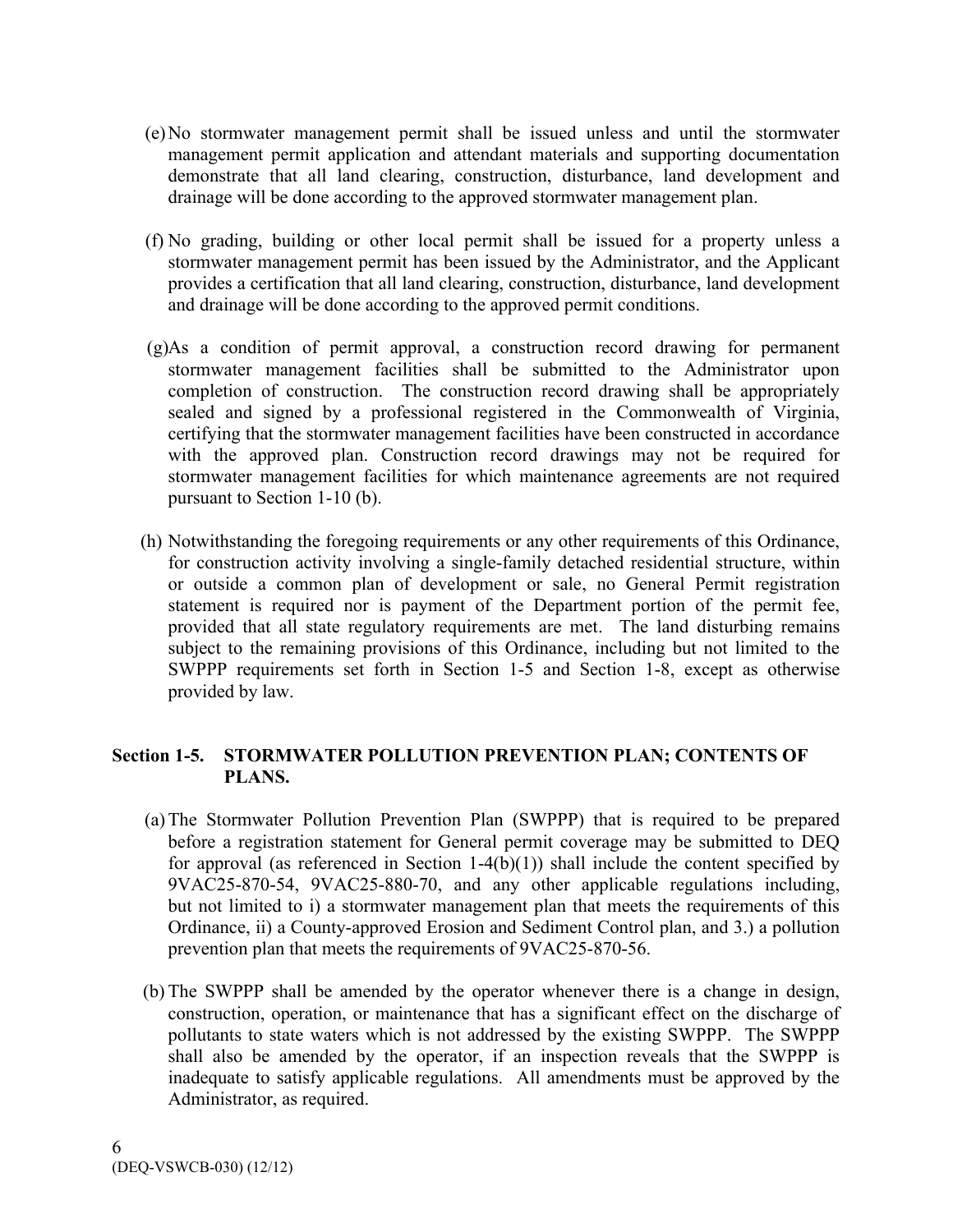(c) The SWPPP must be maintained by the operator at a central location onsite for use by those identified as having responsibilities under the SWPPP whenever they are on the construction site. If an on-site location is unavailable to store the SWPPP when no personnel are present, notice of the SWPPP's location must be posted near the main entrance of the construction site. The SWPPP must be made available for public review in an electronic format or in hard copy as required by the Regulations.

### **Section 1-6. STORMWATER MANAGEMENT PLAN; CONTENTS OF PLAN.**

- (a) The Stormwater Management Plan, required in Section 1-4(b)(3) of this Ordinance, must apply the stormwater management technical criteria set forth in Section 1-8 of this Article to the entire land-disturbing activity. Individual lots in new residential, commercial or industrial developments shall not be considered separate land-disturbing activities. A stormwater management plan shall consider all sources of surface runoff and all sources of subsurface and groundwater flows converted to surface runoff, and include the following information:
	- (1)Contact information including the name, address, and telephone number of the owner and the tax reference number and parcel number of the property or properties affected;
	- (2) Information on the type and location of stormwater discharges; information on the features to which stormwater is being discharged including surface waters or karst features, if present, and the predevelopment and postdevelopment drainage areas;
	- (3)A narrative that includes a description of current site conditions and final site conditions;
	- (4)A general description of the proposed stormwater management facilities and the mechanism through which the facilities will be operated and maintained after construction is complete;
	- (5) Information on the proposed stormwater management facilities, including:
		- (i) The type of facilities;
		- (ii) Location, including geographic coordinates;
		- (iii) Acres treated; and
		- (iv) The surface waters or karst features, if present, into which the facility will discharge.
	- (6) Hydrologic and hydraulic computations, including runoff characteristics;
	- (7)Documentation and calculations verifying compliance with the water quality and quantity requirements of Section 1-7 of this Ordinance.
	- (8) A map or maps of the site that depicts the topography of the site and includes: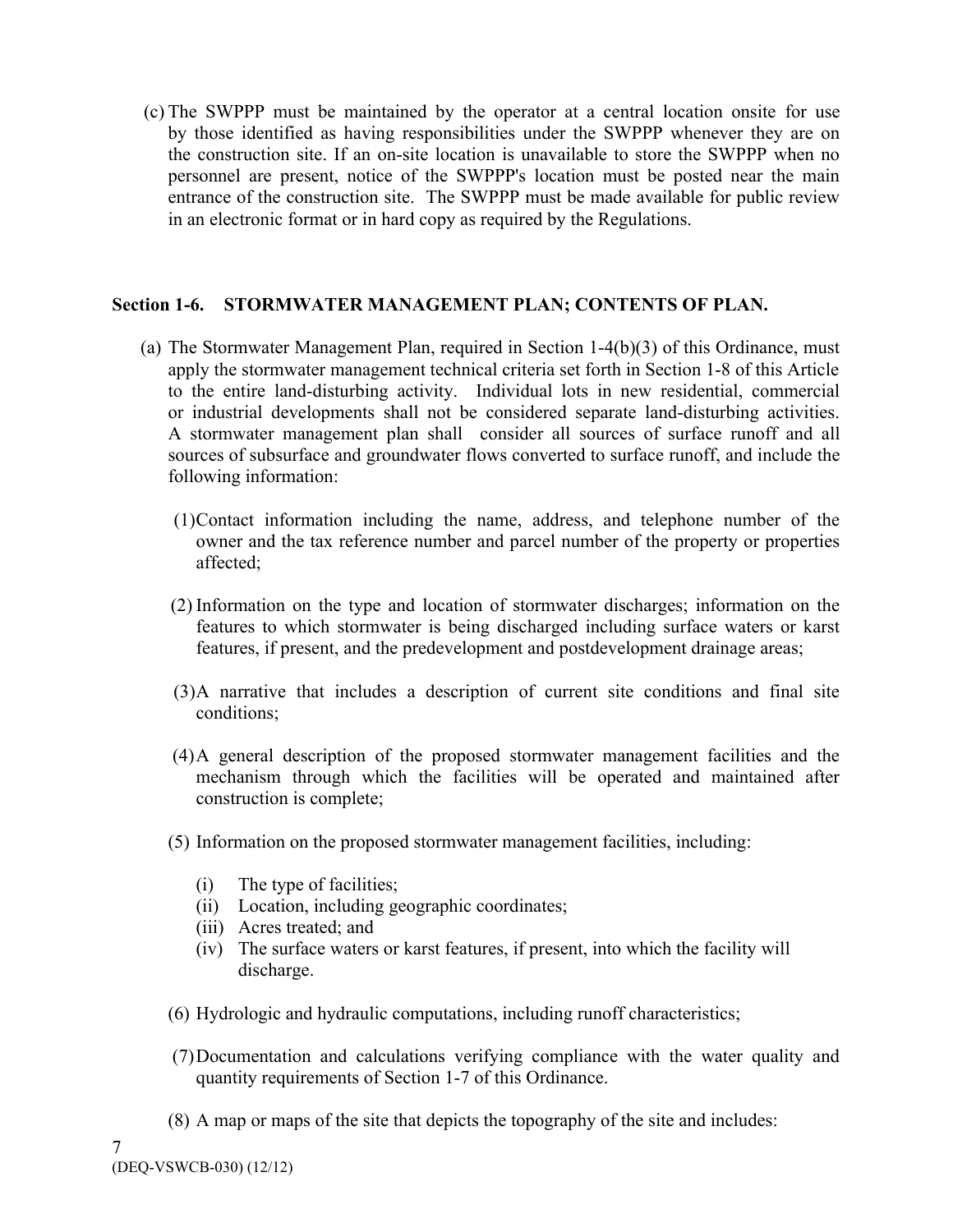- (i) All contributing drainage areas;
- (ii) Existing streams, ponds, culverts, ditches, wetlands, other water bodies, and floodplains;
- (iii) Soil types, geologic formations if karst features are present in the area, forest cover, and other vegetative areas;
- (iv) Current land use including existing structures, roads, and locations of known utilities and easements;
- (v) Sufficient information on adjoining parcels to assess the impacts of stormwater from the site on these parcels;
- (vi) The limits of clearing and grading, and the proposed drainage patterns on the site;
- (vii) Proposed buildings, roads, parking areas, utilities, and stormwater management facilities; and
- (viii) Proposed land use with tabulation of the percentage of surface area to be adapted to various uses, including but not limited to planned locations of utilities, roads, and easements.
- (b)Individual lots in new residential, commercial or industrial developments shall not be considered separate land-disturbing activities.
- (c) If an operator intends to meet the water quality and/or quantity requirements set forth in Section 1-7 of this Ordinance through the use of off-site compliance options, where applicable, then a letter of availability from the off-site provider must be included. Approved off-site options must achieve the necessary nutrient reductions prior to the commencement of the applicant's land-disturbing activity except as otherwise allowed by § 62.1-44.15:35 of the Code of Virginia.
- (d)Elements of a stormwater management plan that include activities regulated under Chapter 4 (§54.1-400 et seq.) of Title 54.1 of the Code of Virginia shall be appropriately sealed and signed by a professional registered in the Commonwealth of Virginia pursuant to Article 1 (§ 54.1-400 et seq.) of Chapter 4 of Title 54.1 of the Code of Virginia.

### **Section 1-7. REVIEW OF STORMWATER MANAGEMENT PLANS.**

- (a)The Administrator shall review stormwater management plans and shall approve or disapprove such plans as follows:
	- (1)The Administrator shall determine the completeness of a plan in accordance with Section 1-6 of this Ordinance, and shall notify the applicant, in writing, of such determination, within 15 calendar days of receipt. If the plan is deemed to be incomplete, the above written notification shall contain the reasons the plan is deemed incomplete.
	- (2) The Administrator shall have an additional 60 calendar days from the date of the communication of completeness to review the plan, except that if a determination of completeness is not made within the time prescribed in subdivision (1), then plan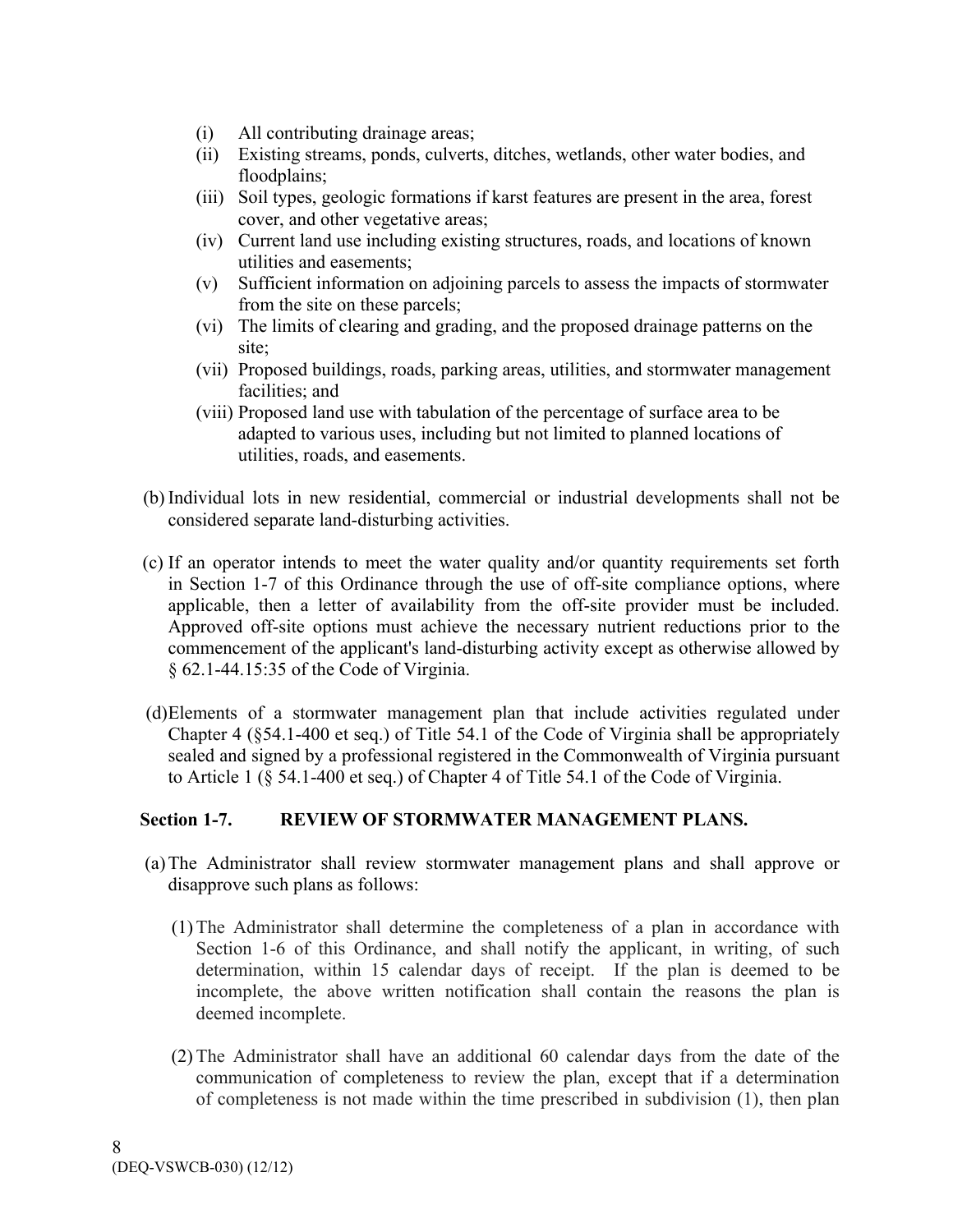shall be deemed complete and the Administrator shall have 60 calendar days from the date of submission to review the plan.

- (3) The Administrator shall review any plan that has been previously disapproved, within 45 calendar days of the date of resubmission.
- (4) During the review period, the plan shall be approved or disapproved and the decision communicated in writing to the person responsible for the land-disturbing activity or his designated agent. If the plan is not approved, the reasons for not approving the plan shall be provided in writing. Approval or denial shall be based on the plan's compliance with the requirements of this Ordinance.
- (5) If a plan meeting all requirements of this Ordinance is submitted and no action is taken within the time provided above in subdivision (2) for review, the plan shall be deemed approved.
- (b) Approved stormwater management plans may be modified as follows:
	- (1) Modifications to an approved stormwater management plan shall be allowed only after review and written approval by the Administrator. The Administrator shall have 60 calendar days to respond in writing either approving or disapproving such request.
	- (2)The Administrator may require that an approved stormwater management plan be amended, within a time prescribed by the Administrator, to address any deficiencies noted during inspection.
- (c) The Administrator shall require the submission of a construction record drawing for permanent stormwater management facilities once construction is completed. The Administrator may elect not to require construction record drawings for stormwater management facilities for which recorded maintenance agreements are not required pursuant to Section 1-10 (b).

# **Section 1-8. TECHNICAL CRITERIA FOR REGULATED LAND DISTURBING ACTIVITIES.**

- (a) To protect the quality and quantity of state water from the potential harm of unmanaged stormwater runoff resulting from land-disturbing activities, the County hereby adopts the technical criteria for regulated land-disturbing activities set forth in Part II B of the Regulations, as amended, which shall apply to all land-disturbing activities regulated pursuant to this Ordinance, except as expressly set forth in Subsection (b) of this Section.
- (b) Notwithstanding the foregoing, any land-disturbing activity proposed to occur pursuant to i) a plan of development proffered as part of a condition rezoning and approved by the governing body; ii) any other plan of development or site plan approved by the County, including any plan approved pursuant to a rezoning request, a variance request, or a request for a special use permit; iii) an approved final subdivision plat or iv) an approved preliminary plat where the applicant has diligently pursued final plat approval within a reasonable period of time under the circumstances in accordance with § 15.2-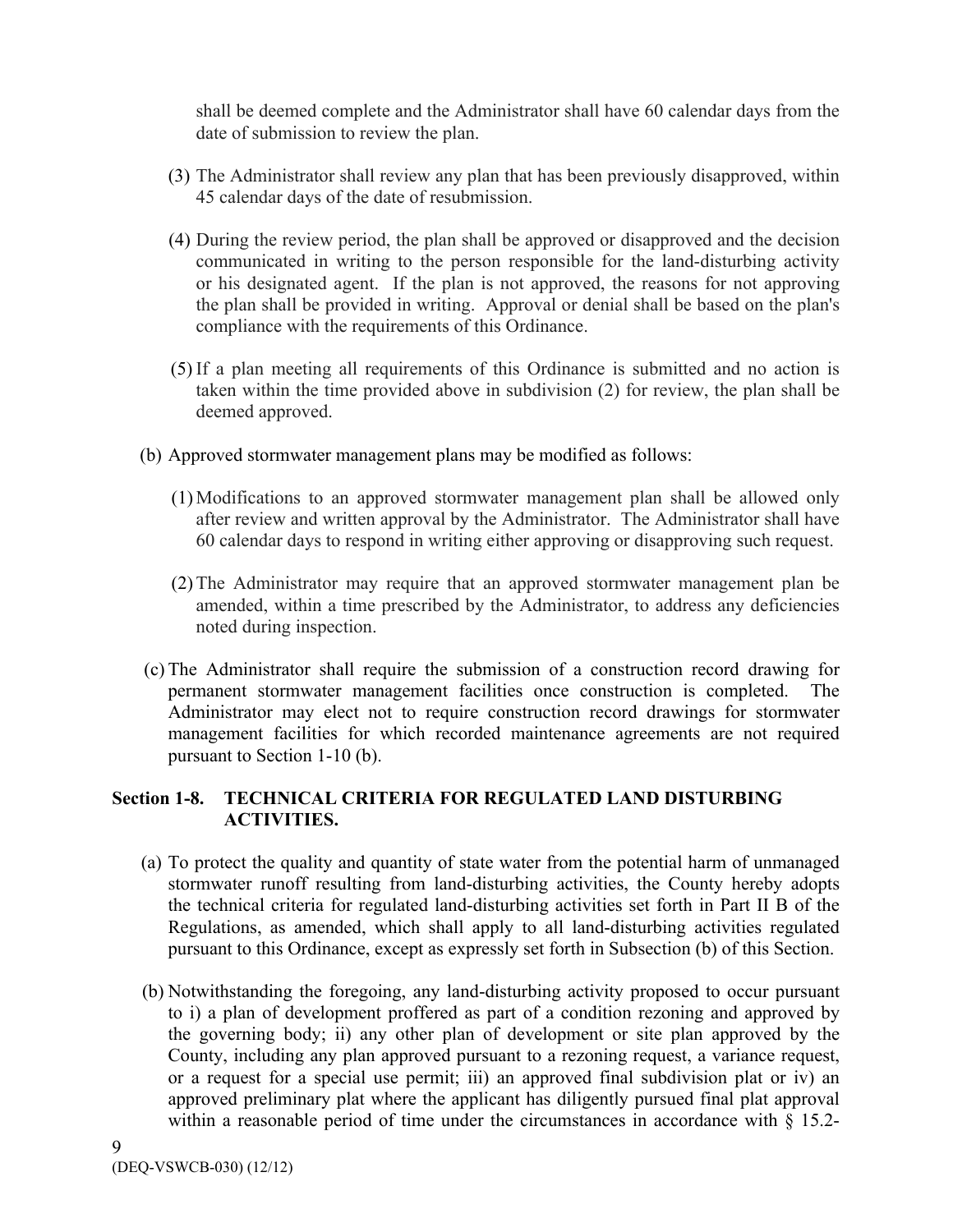2307 of the *Code of Virginia* was approved by the County prior to July 1, 2012, and for which no coverage under the general permit has been issued prior to July 1, 2014, shall be considered grandfathered and shall not be subject to the technical criteria of Part II B [of the Regulations], but shall be subject to the technical criteria of Part II C [of the Regulations] for those areas that were included in the approval, provided that the Administrator, finds that the following criteria apply:

- (1)The plat includes conceptual drawing(s) sufficient to provide for the specified stormwater management facilities required at the time of approval;
- (2) The resulting land-disturbing activity will be compliant with the requirements of Part II C [of the Regulations]; and
- (3) In the event that the approved plat is subsequently modified or amended in a manner such that there is no increase over the previously approved plat in the amount of phosphorus leaving each point of discharge of the land-disturbing activity through stormwater runoff, and such that there is no increase over the previously approved plat or plan in the volume or rate of runoff, the grandfathering shall continue as before.
- (c) For local, state, and federal projects for which there has been an obligation of local, state, or federal funding, in whole or in part, prior to July 1, 2012, or for which the Virginia Department of Conservation of Recreation has approved a stormwater management plan prior to July 1, 2012, such projects shall be considered grandfathered by the County and shall be subject to the technical requirements of Part II C of the Regulations for those areas that were included in the approval.
- (d)For land-disturbing activities grandfathered Sections (b) or (c) of this Section, construction must be completed by June 30, 2019, or portions of the project not under construction shall become subject to the technical requirements of Subsection (a) above.
- (e) In cases where governmental bonding or public debt financing has been issued for a project prior to July 1, 2012, such project shall be subject to the technical requirements Part IIC of the Regulations, as adopted by the County in Subsection (b) of this Section.

### **Section 1-9. EXCEPTIONS TO TECHNICAL CRITERIA.**

- (a) In approving a Stormwater Management Plan as set forth in Sec. 1-8 of this Ordinance, the Administrator may grant exceptions to the technical requirements of Part II B or Part II C of the Regulations, provided the Administrator finds the following:
	- (1) The exception is the minimum necessary to afford relief;
	- (2) Reasonable and appropriate conditions are imposed so that the intent of the Act, the Regulations, and this Ordinance are preserved;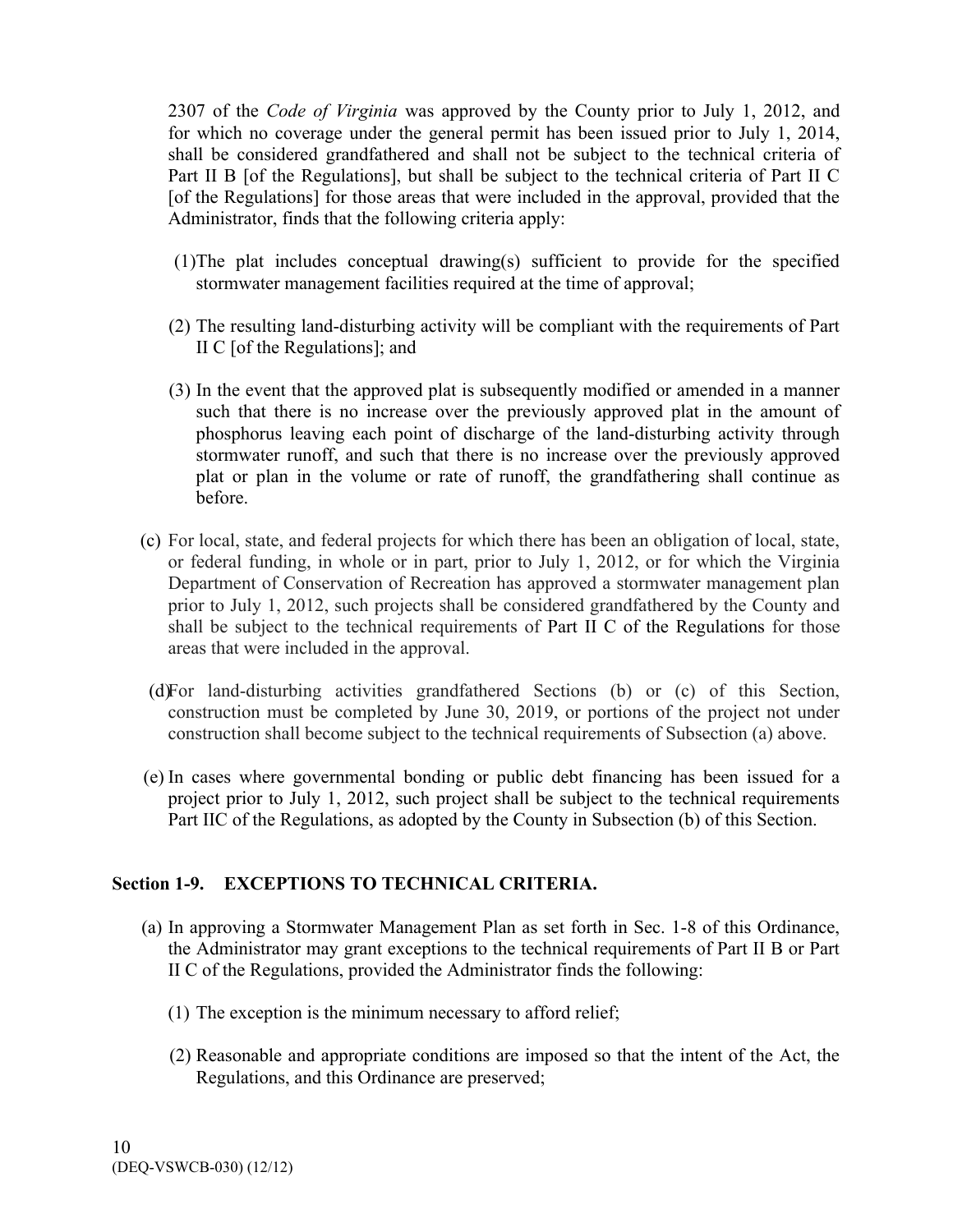- (3) Granting the exception will not confer any special privileges that are denied in other similar circumstances, and;
- (4) The exception requests is not based upon conditions or circumstances that are selfimposed or self-created. Economic hardship alone is not sufficient reason to grant an exception from the requirements of this Ordinance.
- (b)Exceptions to the requirement that the land-disturbing activity obtain a required stormwater management permit shall not be given by the Administrator, nor shall the Administrator approve the use of a BMP not found on the Virginia Stormwater BMP Clearinghouse Website, or any other control measure duly approved by the Director of DEQ.
- (c) Exceptions to requirements for phosphorus reductions shall not be allowed unless offsite options otherwise permitted pursuant to 9VAC25-870-69 have been considered and found not available.
- (d) Nothing in this Section shall preclude an operator from constructing to a more stringent standard at the operator's discretion.

### **Section 1-10. LONG-TERM MAINTENANCE OF PERMANENT STORMWATER FACILITIES.**

- (a)The Administrator shall require the provision of long-term responsibility for and maintenance of stormwater management facilities and other techniques specified to manage the quality and quantity of runoff. Such requirements shall be set forth in an instrument recorded in the local land records prior to general permit termination or earlier as required by the Administrator and shall at a minimum:
	- (1) Be submitted to the Administrator for review and approval prior to the approval of the stormwater management plan;
	- (2) Recite that they are intended to "run with the land";
	- (3)Provide for all necessary access to the property for purposes of maintenance and regulatory inspections;
	- (4)Provide for inspections and maintenance and the submission of inspection and maintenance reports to the Administrator; and
	- (5) Be enforceable by all appropriate governmental parties.
- (b) At the discretion of the Administrator, such recorded instruments need not be required for stormwater management facilities designed to treat stormwater runoff primarily from an individual residential lot on which they are located, provided it is demonstrated to the satisfaction of the Administrator that future maintenance of such facilities will be addressed through an enforceable mechanism at the discretion of the Administrator.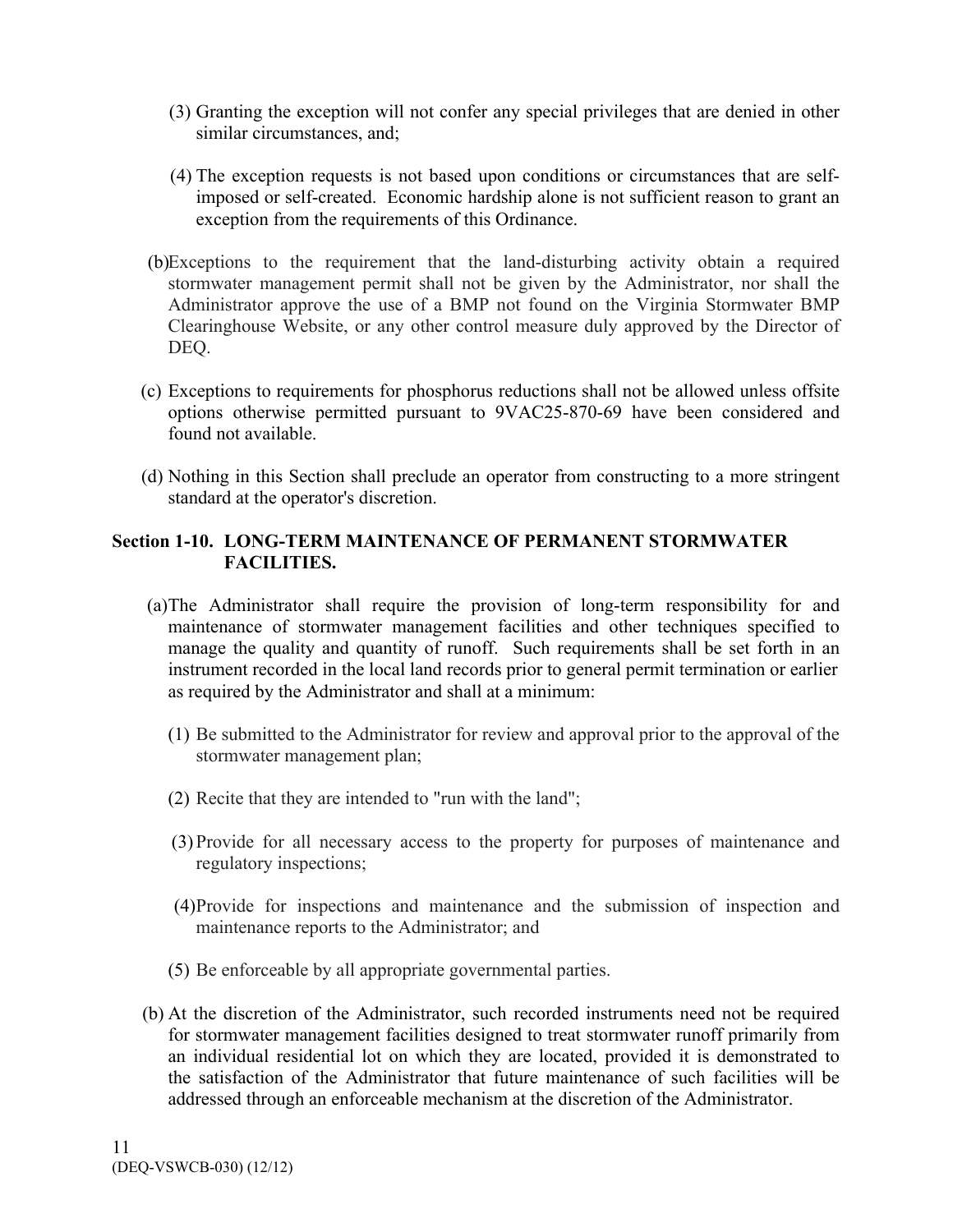(c)If a recorded instrument is not required pursuant to Subsection 1-10 (b), the Administrator shall develop a strategy for addressing maintenance of stormwater management facilities designed to treat stormwater runoff primarily from an individual residential lot on which they are located. Such a strategy may include periodic inspections, homeowner outreach and education, or other method targeted at promoting the long-term maintenance of such facilities. Such facilities shall not be subject to the requirement for an inspection to be conducted by the Administrator.

## **Section 1-11. MONITORING AND INSPECTIONS.**

- (a)The Administrator, or the District, shall inspect the land-disturbing activity during construction for:
	- (1) Compliance with the approved erosion and sediment control plan;
	- (2) Compliance with the approved stormwater management plan;
	- (3) Development, updating, and implementation of a pollution prevention plan; and
	- (4) Development and implementation of any additional control measures necessary to address any TMDL.
- (b)The Administrator may require monitoring and reports from the permittee to ensure compliance with the Stormwater Management Permit and to determine whether the measures required in the permit provide effective stormwater management.
- (c) The Administrator may, at reasonable times and under reasonable circumstances, enter any building or upon any property, public or private, for the purpose of obtaining information or conducting surveys or investigations necessary in the enforcement of the provisions of this Ordinance.
- (d) In accordance with a performance bond with surety, cash escrow, letter of credit, any combination thereof, or such other legal arrangement or instrument, the Administrator may also enter any building or upon any property, public or private, for the purpose of initiating or maintaining appropriate actions which are required by the permit conditions associated with a land-disturbing activity when a permittee, after proper notice, has failed to take acceptable action within the time specified.
- (e) In accordance with § 62.1-44.15:40 of the Code of Virginia, the Administrator may require every stormwater management permit applicant or permittee, or any such person subject to stormwater management permit requirements under this Ordinance, to furnish when requested such application materials, plans, specifications, and other pertinent information as may be necessary to determine the effect of such person's discharge on the quality of state waters, or such other information as may be necessary to accomplish the purposes of this Ordinance.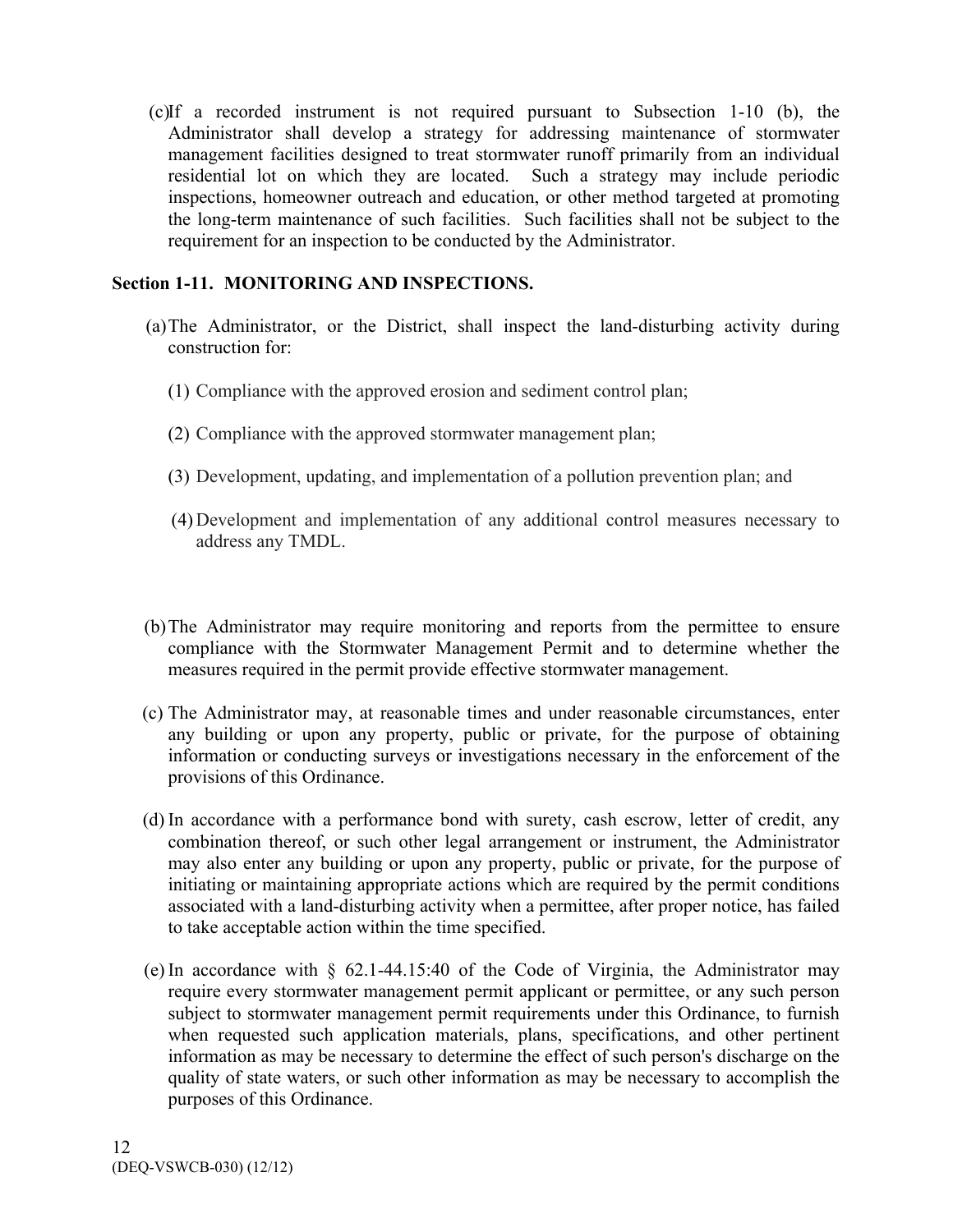- (f)Post-construction inspections of stormwater management facilities required by the provisions of this Ordinance shall be conducted pursuant to the County's adopted and State Board approved inspection program, and shall occur, at minimum, once within the first years of completion, and then once every five years thereafter, except as may otherwise be provided for in Section 1-10. The County may utilize the inspection reports of the Owner if the inspection is conducted by a person who is licensed as a professional engineer, architect, landscape architect, or land surveyor pursuant to Article 1 (§ 54.1-400 et seq.) of Chapter 4 of Title 54.1; a person who works under the direction and oversight of the licensed professional engineer, architect, landscape architect, or land surveyor; or a person who holds an appropriate certificate of competence from the State Board.
- (g) If the Administrator determines that there is a failure to comply with the conditions of a Stormwater Management Permit, notice shall be served upon the permittee or person responsible for carrying out the permit conditions by registered or certified mail to the address specified in the permit application, or by delivery at the site of the development activities to the agent or employee supervising such activities. The notice shall specify the measures needed to comply with the permit conditions and shall specify the time within which such measures shall be completed. Upon failure to comply within the time specified, a stop work order may be issued in accordance with subsection (b) of this Section by the Administrator, or the permit may be revoked. The Administrator may pursue enforcement in accordance with Section 1-13 of this Ordinance.
	- (1) If a permittee fails to comply with a notice issued in accordance with subsection (g) above, within the time specified, the Administrator may issue an order requiring the owner, permittee, person responsible for carrying out an approved plan, or the person conducting the land-disturbing activities without an approved plan or required permit to cease all land-disturbing activities until the violation of the permit has ceased, or an approved plan and required permits are obtained, and specified corrective measures have been completed. Such orders shall be issued in accordance with the County's local enforcement procedures, and shall become effective upon service on the person by certified mail, return receipt requested, sent to his address specified in the land records of the locality, or by personal delivery by an agent of the County.
	- (2) If the Administrator determines that any such violation is grossly affecting or presents an imminent and substantial danger of causing harmful erosion of lands or sediment deposition in waters within the watersheds of the Commonwealth or otherwise substantially impacting water quality, it may issue, without advance notice or hearing, an emergency order directing such person to cease immediately all land-disturbing activities on the site and shall provide an opportunity for a hearing, after reasonable notice as to the time and place thereof, to such person, to affirm, modify, amend, or cancel such emergency order.
	- (3) If a person who has been issued an order is not complying with the terms thereof, the Administrator may institute an injunctive proceeding in accordance with Section 1- 13, in addition to any other administrative and/or judicial proceedings initiated.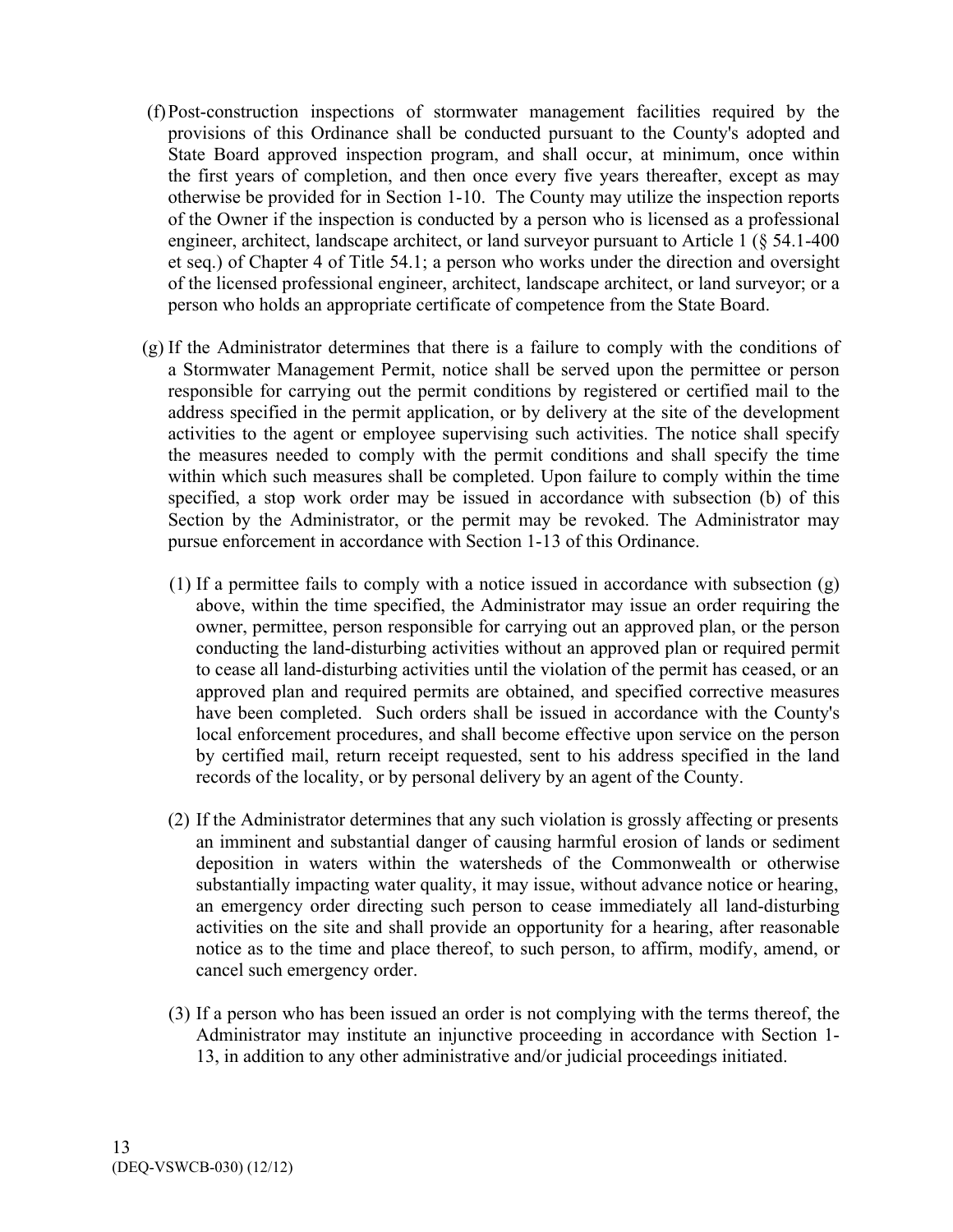- (a) (b)
- (c)
- (d)

# **Section 1-12. APPEALS.**

Any permit applicant or permittee who is aggrieved by a permit or enforcement decision of the County, is entitled to judicial review thereof by the Circuit Court of Amelia County, provided an appeal is filed within 30 days from the date of the decision being appealed.

#### **Section 1-13. ENFORCEMENT.**

- (a) Any person who violates any provision of this Ordinance or who fails, neglects or refuses to comply with any order of the County shall be subject to a civil penalty not to exceed \$32,500 for each violation within the discretion of the court. Each day of violation of each requirement shall constitute a separate offense.
- (b) Violations for which a penalty may be imposed under this subsection shall include but not be limited to the following:
	- (1) Failing to have a general permit registration;
	- (2) Failing to prepare a SWPPP;
	- (3) Having an incomplete SWPPP;
	- (4) Not having a SWPPP available for review as required by law;
	- (5) Failing to have an approved erosion and sediment control plan;
	- (6) Failing to install stormwater BMPs or erosion and sediment controls as required by this Ordinance and/or state law;
	- (7) Having stormwater BMPs or erosion and sediment controls improperly installed or maintained;
	- (8) Operational deficiencies;
	- (9) Failure to conduct required inspections, or having incomplete, improper, or missed inspections.
- (c) The County may issue a summons for collection of the civil penalty and the action may be prosecuted in the appropriate circuit court. In imposing a civil penalty pursuant to this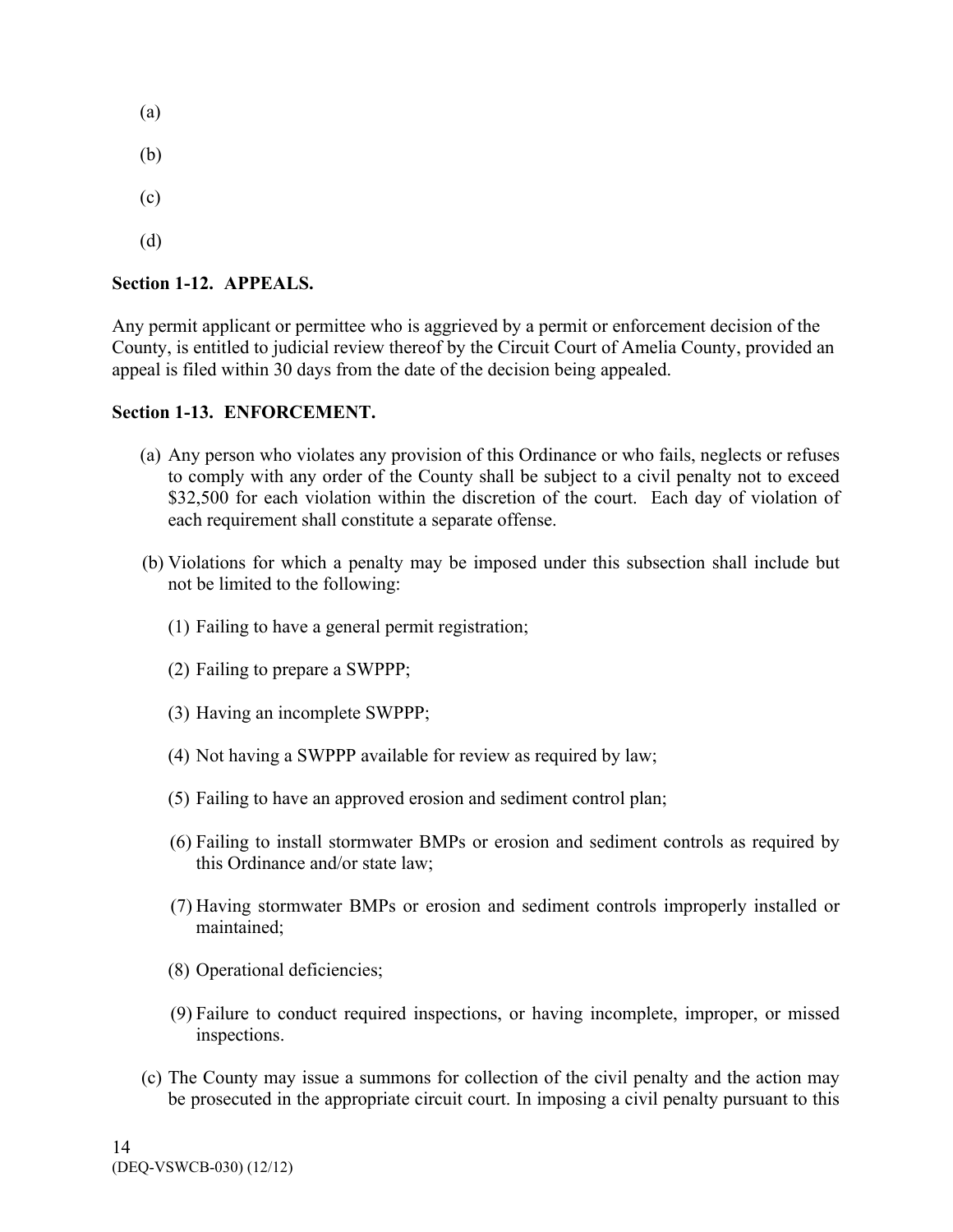subsection, the court may consider the degree of harm caused by the violation and also the economic benefit to the violator from noncompliance.

- (1) With the consent of any person who has violated or failed, neglected or refused to obey any provision of this Ordinance, any condition of a permit or state permit, any regulation or order of the County, the County may provide, in an order issued against such person, for the payment of civil charges for violations in specific sums, not to exceed the limit specified in this section. Such civil charges shall be instead of any appropriate civil penalty that could be imposed under this section.
- (2) Any civil charges collected shall be paid to the locality or state treasury pursuant to subsection (d) of this Section.
- (d) Any civil penalties assessed by a court as a result of a summons issued by the County shall be paid into the treasury of the County to be used for the purpose of minimizing, preventing, managing, or mitigating pollution of the waters of the locality and abating environmental pollution therein in such manner as the court may, by order, direct.
- (e)Notwithstanding any other civil or equitable remedy provided by this section, any person who willfully or negligently violates any provision of this Ordinance, any order of the County, any condition of a permit, or any order of a court shall be guilty of a misdemeanor punishable by confinement in jail for not more than 12 months and a fine of not less than \$2,500 nor more than \$32,500, either or both.
- (f) Any person who knowingly violates any provision of this Ordinance, any regulation or order of the VSWCB or the County, any condition of a permit or any order of a court as herein provided, or who knowingly makes any false statement in any form required to be submitted under this chapter or knowingly renders inaccurate any monitoring device or method required to be maintained under this chapter, shall be guilty of a felony punishable by a term of imprisonment of not less than one year nor more than three years, or in the discretion of the jury or the court trying the case without a jury, confinement in jail for not more than 12 months and a fine of not less than \$5,000 nor more than \$50,000 for each violation. Any defendant that is not an individual shall, upon conviction of a violation under this subsection, be sentenced to pay a fine of not less than \$10,000. Each day of violation of each requirement shall constitute a separate offense.
- (g) Any person who knowingly violates any provision of this Ordinance, and who knows at that time that he thereby places another person in imminent danger of death or serious bodily harm, shall, upon conviction, be guilty of a felony punishable by a term of imprisonment of not less than two years nor more than 15 years and a fine of not more than \$250,000, either or both. A defendant that is not an individual shall, upon conviction of a violation under this subsection, be sentenced to pay a fine not exceeding the greater of \$1 million or an amount that is three times the economic benefit realized by the defendant as a result of the offense. The maximum penalty shall be doubled with respect to both fine and imprisonment for any subsequent conviction of the same person under this subsection.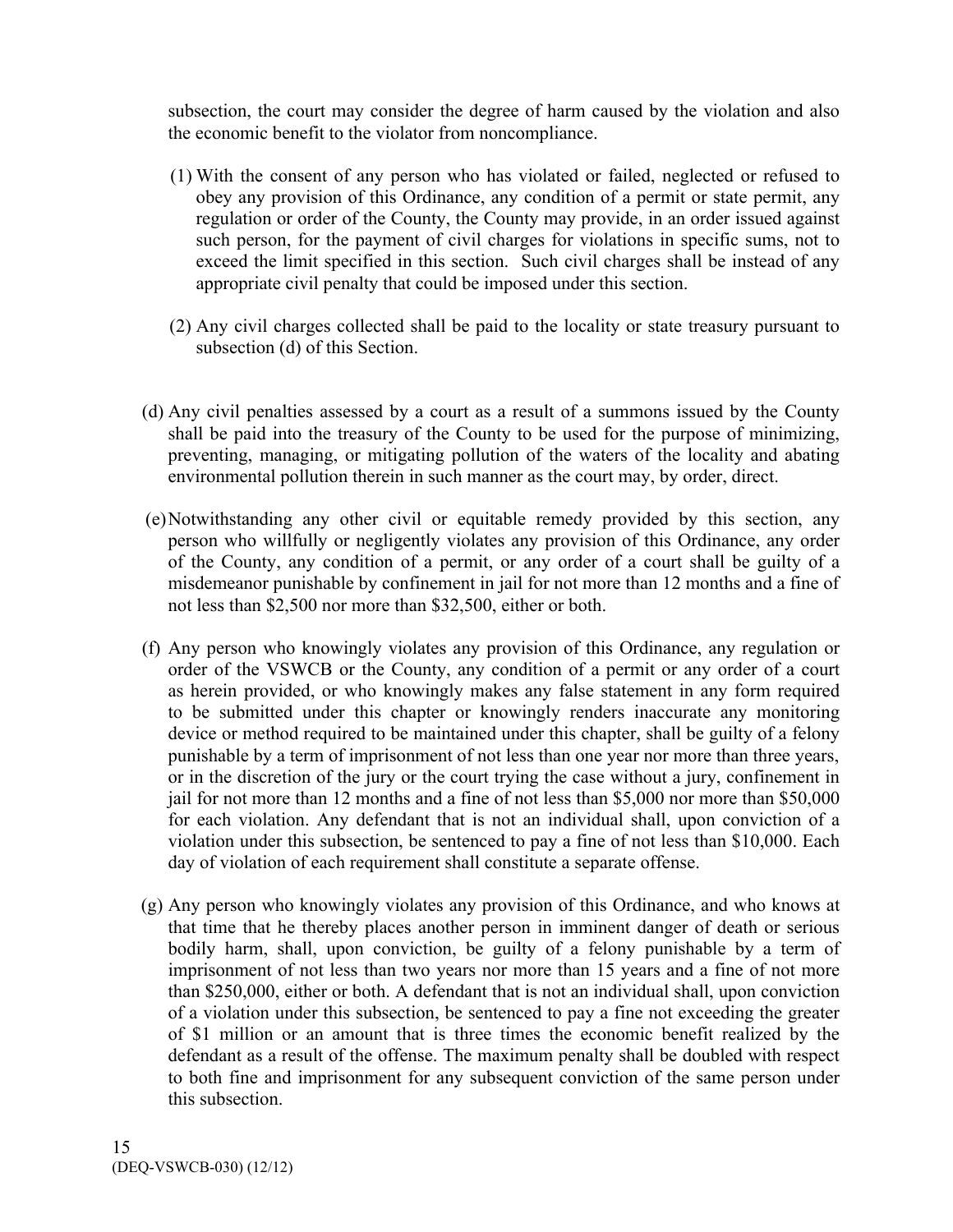- (h)Any person violating or failing, neglecting, or refusing to obey any rule, regulation, ordinance, order, or any permit condition issued by the Locality or any provisions of this chapter may be compelled in a proceeding instituted in any appropriate court by the Locality to obey same and to comply therewith by injunction, mandamus or other appropriate remedy. Any person violating or failing, neglecting, or refusing to obey any injunction, mandamus, or other remedy obtained pursuant to this section shall be subject, in the discretion of the court, to a civil penalty as set forth in subsection (a) of this Section.
- (i) In any action to enjoin a violation or a threatened violation of the provision of this Ordinance, the County may apply to the appropriate court in any jurisdiction wherein the land lies and is not required to show that an adequate remedy at law does not exist.

### **1-14. FEES**

- (a) Fees for coverage under the general Permit shall be imposed by the County in accordance with Table 1 of the County's Stormwater Management Fee Schedule. Sites purchased for development within a previously permitted common plan of development or sale shall be subject to fees in accordance with the disturbed acreage of the site or sites according to Table 1.
- (b)Fees for permit modifications (not including minor modifications) or transfer of registration statements from the general Permit shall be imposed in accordance with Table 2 of the County's Stormwater Management Fee Schedule. The fee assessed shall be based on the total disturbed acreage of the site, in accordance with Table 2.
- (c) Fees for annual permit maintenance shall be imposed in accordance with Table 3 of the County's Stormwater Management Fee Schedule, including fees imposed on expired permits that have been administratively continued. The maintenance fees shall apply until the permit coverage is terminated.
	- a. General permit coverage maintenance fees shall be paid annually to the County by the anniversary date of general permit coverage. No permit will be reissued or automatically continued without payment of the required fee. General permit coverage maintenance fees shall be applied until a Notice of Termination is effective.
- (d) No permit application fees will be assessed to:
	- a. Permittees who request minor modifications to permits, however any such permit modification that results in any change to an approved stormwater management plan that requires additional review by the Administrator shall not be exempt pursuant to this section.
	- b. Permittees whose permits are modified or amended at the request of the Department, excluding errors in the registration statement identified by the Administrator or errors related to the acreage of the site.